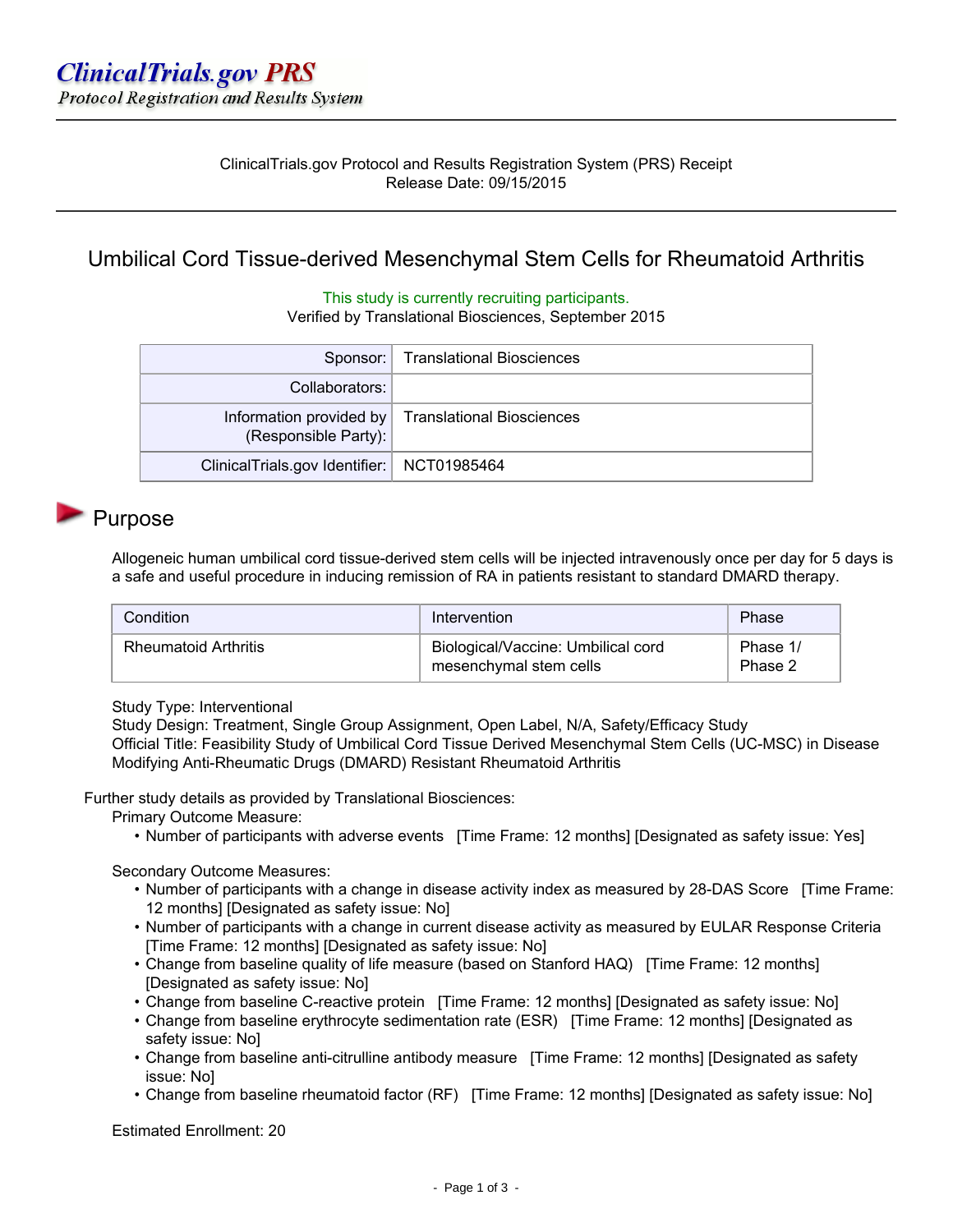| Arms                                     | Assigned Interventions                              |
|------------------------------------------|-----------------------------------------------------|
| Experimental: Umbilical cord mesenchymal | Biological/Vaccine: Umbilical cord mesenchymal stem |
| stem cells                               | cells                                               |

Detailed Description:

The proposed study will assess primarily safety and secondary efficacy endpoints of allogeneic UC-MSC administered to 20 patients with disease modifying antirheumatic drug (DMARD)-resistant Rheumatoid Arthritis (RA) who have been non-responsive to at least one course of one DMARD selected from a group comprising of: gold salts, leflunomide, methotrexate, and hydroxychloroquine.

The primary objective of safety will be defined as freedom from treatment associated adverse events for the period of one year. The secondary objective of efficacy will include evaluation at baseline and at months 3 and 12 of efficacy endpoints of C reactive protein (CRP), erythrocyte sedimentation rate (ESR), anti-citrulline antibody, rheumatoid factor (RF), Quality of Life Questionnaire, 28-joint disease activity score (DAS28), European League against Rheumatism (EULAR) response criteria and immunological parameters.

## **Eligibility**

Ages Eligible for Study: 18 Years to 80 Years Genders Eligible for Study: Both Accepts Healthy Volunteers: No

### **Criteria**

Inclusion Criteria:

- Age older than 18 years and ability to understand the planned treatment.
- Patients of either gender with RA with a duration of 6 to 72 months defined as the presence of at least three of the following criteria: 6 or more painful, 2 or more swollen joints, morning stiffness for at least 45 minutes (on average during the week prior to entry), and an erythrocyte sedimentation rate (ESR) of at least 28 mm.
- Non-responsive to at least one course of one DMARD selected from the group comprising of: gold salts, leflunomide, methotrexate, and hydroxychloroquine.
- Second-line agents are discontinued at least 4 weeks prior to entry.
- Able to tolerate ALL study procedures
- Able to give informed Consent
- Negative for human chorionic gonadotropin (HcG) with a serum pregnancy test
- Hematocrit ≥ 28.0%, White Blood Cell count ≤ 14,000, Platelet count ≥ 50,000,
- Life expectancy of 6 months or more in the opinion of the investigator
- Serum bilirubin, alanine aminotransferase/aspartate aminotransferase up to 2.5 time the upper level of normal.
- Controlled blood pressure (systolic blood pressure ≤140 and a diastolic blood pressure of ≤90 mmHG) and established anti-hypertensive therapy as necessary prior to entry into the study
- Patient has received stable, standard medical therapy for at least one month with no new medications to treat the disease introduced in the last month.
- Pre-existing condition (e.g. thromboembolic risk, diabetes, hypercholesterolemia) are adequately controlled in the opinion of the investigator
- Fertile patients (male and female) must agree to use an appropriate form of contraception while participating in the study.

Exclusion Criteria:

- Female who is pregnant or nursing, or of child-bearing potential and is not using a reliable birth control method, or who intend to become pregnant during the tenure of this study.
- History of prior radiation exposure for oncological treatment.